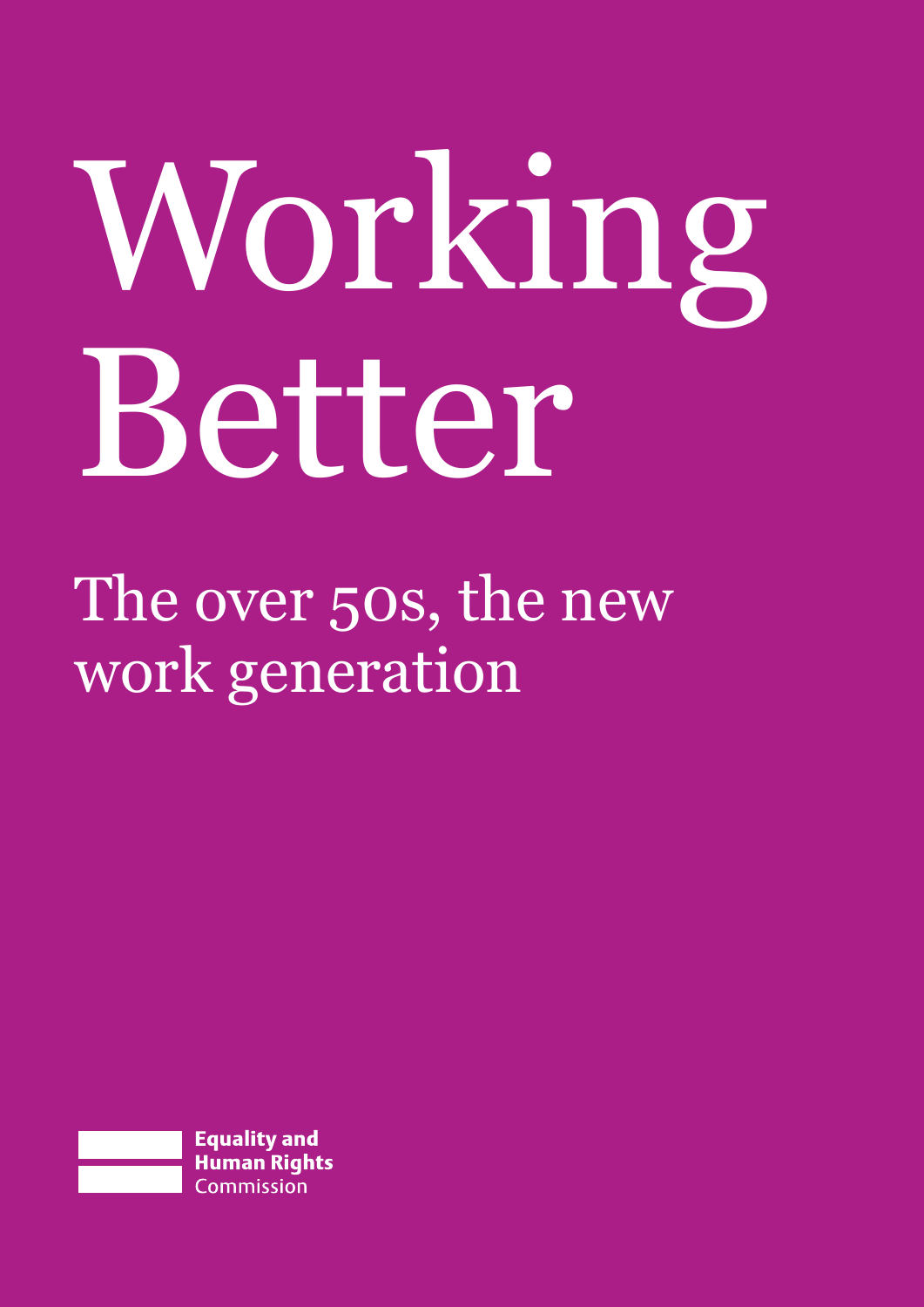Written by Alison Maitland.

With the help of the Equality and Human Rights Commission Working Better team. Images by Andy Whitehead Photography and iStockphoto.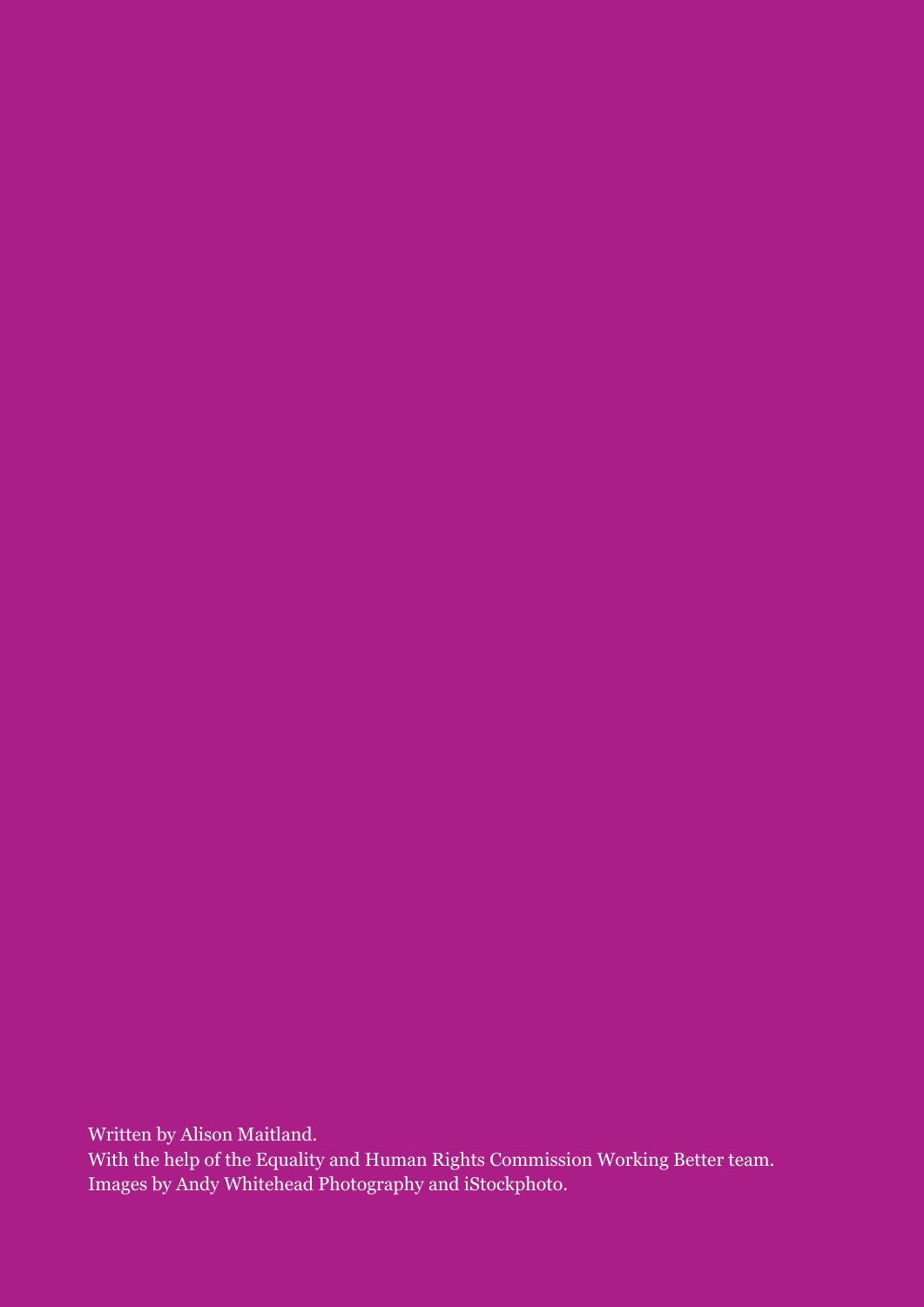### **Contents**

| <b>Introduction</b>                        | 4  |
|--------------------------------------------|----|
| The demographic and policy context         | 5  |
| <b>Research findings</b>                   | 5  |
| <b>Aspirations</b>                         | 6  |
| <b>Barriers</b>                            | 7  |
| <b>Solutions</b>                           | 9  |
| <b>Retirement choices</b>                  | 10 |
| <b>Case Study - Domestic &amp; General</b> | 12 |
| <b>Case Study - Centrica</b>               | 14 |
| <b>Case Study - West Bromwich Tool</b>     |    |
| and Engineering Company                    | 16 |
| <b>Conclusion</b>                          | 17 |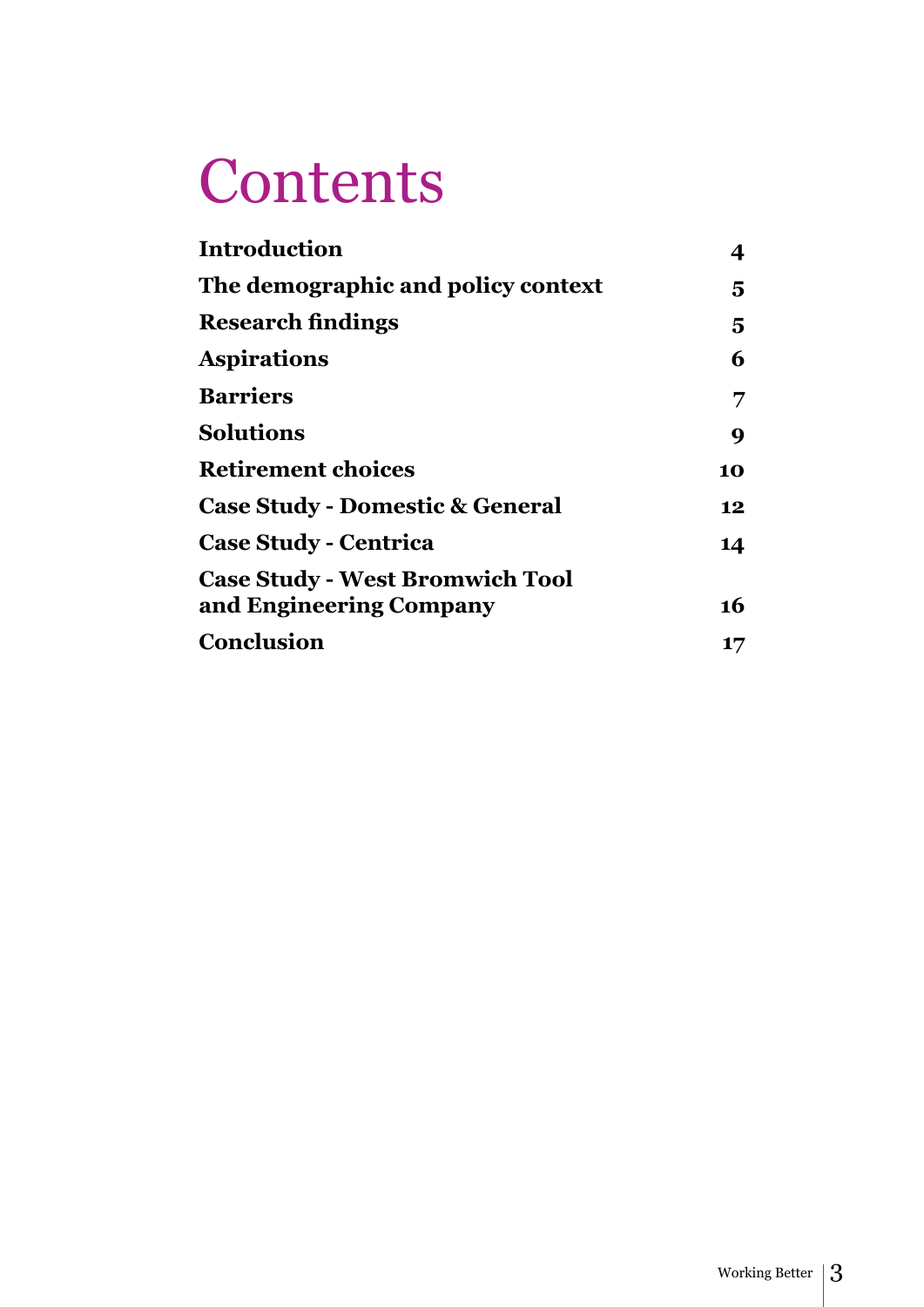### Introduction

The ageing of the population has led policy-makers to put a high priority on extending working life. However, little attention has been paid to creating the conditions to enable people to work beyond retirement age. Traditional views about older workers still shape the attitudes of many employers. Our survey of the work aspirations of the over 50s, and the barriers facing them, reveals that many assumptions made about this age group are wrong:

- $\blacksquare$  The majority of workers over 50 (62 per cent of women and 59 per cent of men) want to continue working beyond state pension age.
- $\blacksquare$  More than twice as many (11 per cent) over 50s want promotion as want to downshift (4 per cent).
- Instead of being unfit to work due to ageing and ill health, 62 per cent describe themselves as feeling as fit as ever, with structural and attitudinal barriers thwarting their ability to stay involved.
- **n** Enthusiasm for learning persists: 44 per cent of  $56-59$  year-olds and a third of  $60-64$ year-olds have undertaken training in the past three years. 21 per cent of the over 50s had trained to improve their job prospects.
- Responsibility for children continues, with nearly one-quarter of  $56$ -59 year-olds and 9 per cent of 70-75 year-olds still supporting their children financially.
- $\blacksquare$  Working longer is not a burden borne purely out of necessity: those who have elected to work longer are happy and enjoying what they do.
- $\blacksquare$  There is significant demand for greater flexibility in hours and location of work. Sixty-eight per cent of the over 50s unemployed below state pension age and 85 per cent of people inactive and over state pension age said that greater availability of flexible and part-time work would help them to find jobs.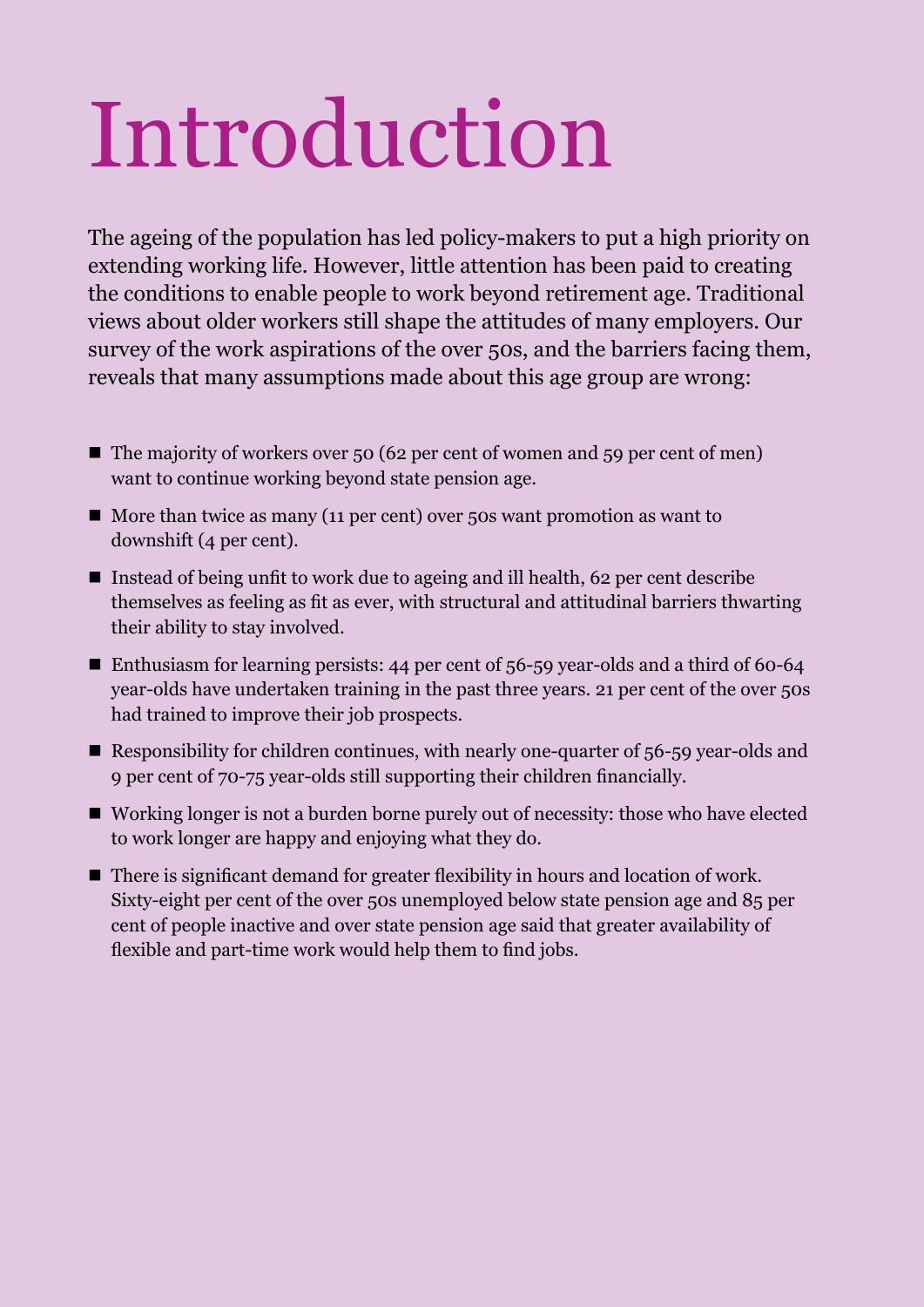#### **The demographic and policy context**

Over the last 200 years, life expectancy in Britain has increased continuously. For people aged 65 in 2008, life expectancy is projected to be a further 21 years for men and nearly 24 years for women **(1)**. One in four babies born today will live to 100 **(2)**.

While this is cause for celebration, it also poses big challenges. Birth rates are not high enough to replace the population, so the number of people of working age available to support those in retirement is declining.

Policy-makers have therefore made it a priority for workers to remain economically active long beyond current retirement age in order to fund their own and older generations' pensions.

This change has already begun. During most of the 1990s, only about 8 per cent of men over 65 and women over 60 were in work. By 2006, this reached nearly 10 per cent of men and 12 per cent of women of state pension age. The trend has accelerated sharply in the past two recessionary years: the proportion of people over 55 planning to work beyond state pension age has jumped from 40 per cent to 71 per cent, largely for financial reasons **(3)**.

At the same time, opposing forces are pushing people out of the workforce early: by 2007, a third of men aged 55-64 and women aged 55-59 were unemployed, inactive or retired. Older workers are finding it harder than any other age group to get back into work after being made redundant in the recession **(4)**.

The launch of our research into employment preferences, barriers and solutions for workers over 50 comes as the government is reviewing the default retirement age (DRA) of 65 **(5)**. The Commission welcomes the review, since forcing people to stand down on grounds of age rather than ability is one of the most blatant forms of discrimination against older people.

Extending working lives by one and a half years could reduce government borrowing by one per cent of GDP. In 2008 terms, a one per cent of GDP budget improvement is almost £15 billion.

Our research suggests, however, that abolishing the DRA will have little impact on extending working life on its own. It must be accompanied by a concerted drive by government, employers and agencies including the Commission to tackle stereotypes and to meet the health, caring and work needs of the over 50s to enable them to remain economically active.

#### **Research findings**

Our research was based on a telephone survey of 1,500 people aged 50-75 about their working lives and aspirations. We explored the theory that there is some resistance to working longer and investigated the barriers and potential solutions. We also reviewed employer practices in relation to this age group and interviewed other interested parties, including government, trade unions and non-profit organisations.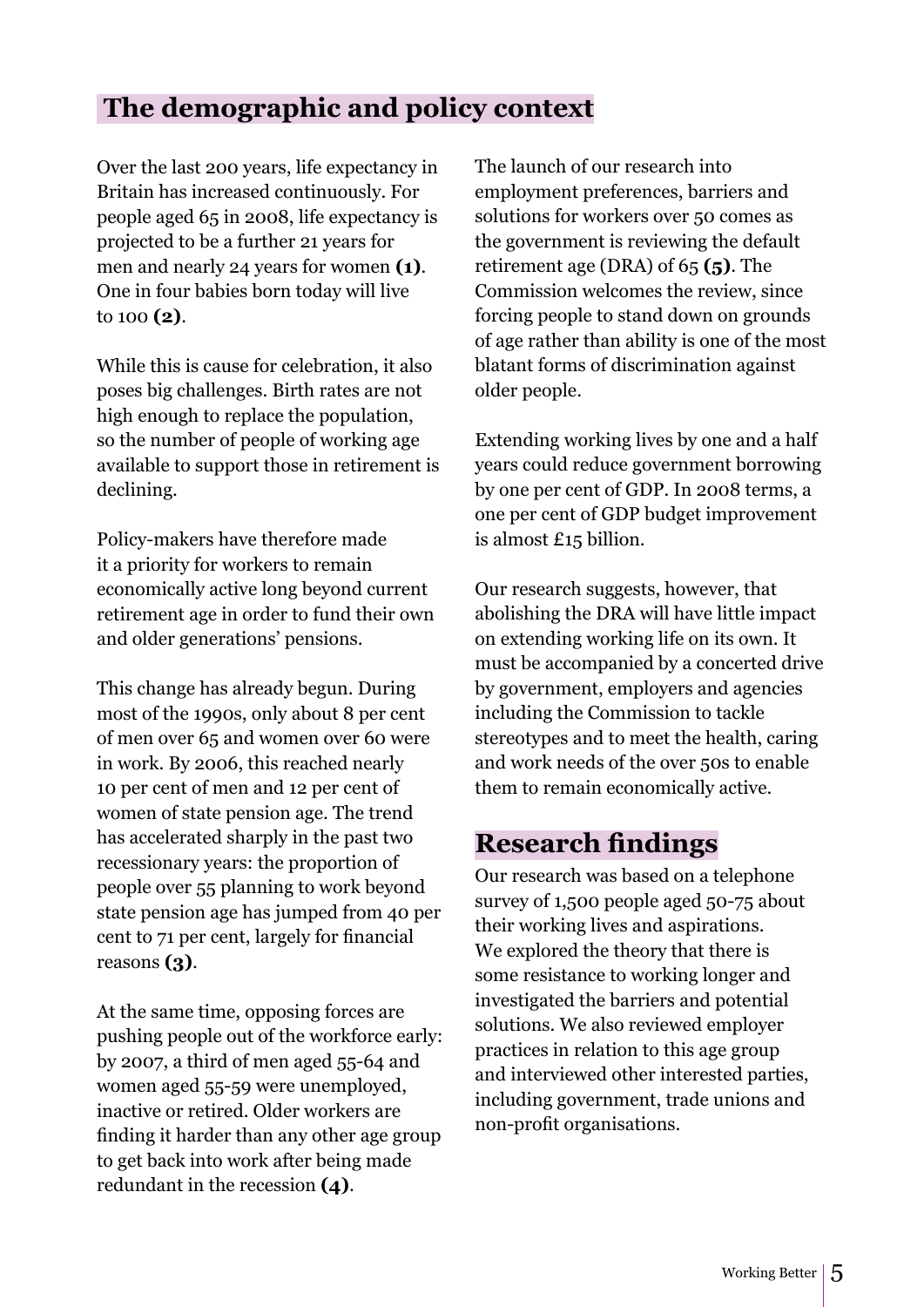A key finding is that this is an extremely heterogeneous age group. Views and experiences of work vary greatly according to age, occupational status, gender, health situation and family responsibilities.

We summarise our key findings below as Aspirations, Barriers and Solutions and provide case studies of employers and individuals benefiting from 'age-positive' practices.

#### **Aspirations**

The research reveals that there are many reasons for people to carry on working into later life, both through **choice and necessity.**

- $\blacksquare$  Many people say they want to remain economically active beyond state pension age: the figures are 64 per cent of women and 24 per cent of men.
- $\blacksquare$  Around 60 per cent would like to continue working after state pension age, but on a part-time basis. Some 40 per cent would like to stay in their current jobs, but with greater flexibility in hours or days worked.
- Among the one-quarter of men and two-thirds of women wishing to remain at work beyond state pension age, 77 per cent of men and 71 per cent of women would like to continue working for their current employer.
- $\blacksquare$  There are also aspiring entrepreneurs: 10 per cent of men and 7 per cent of women would like to set up their own business once they reach state pension age.

These figures suggest widespread latent demand for employment among those of state pension age.



**"I don't feel like an old man. I feel like a person who takes pleasure in work for its own sake."** 

**David Buckley, 73, Call Centre adviser.** 

Many workers remain **ambitious** and want to continue developing their careers.

- $\blacksquare$  Just over one in ten people are dissatisfied because they want promotion and greater responsibility. By contrast, only 4 per cent said they would prefer to 'downshift' to a job with less seniority.
- More than one-third (36 per cent) of unemployed over 50s below state pension age are highly enthusiastic about wanting to have a paid job.
- $\blacksquare$  A significant proportion of workers over 50 have undertaken training in the past three years: 55 per cent of those aged 50-55, 44 per cent of those aged 56-59 and 33 per cent of those aged 60-64. One in five trained to improve their job prospects.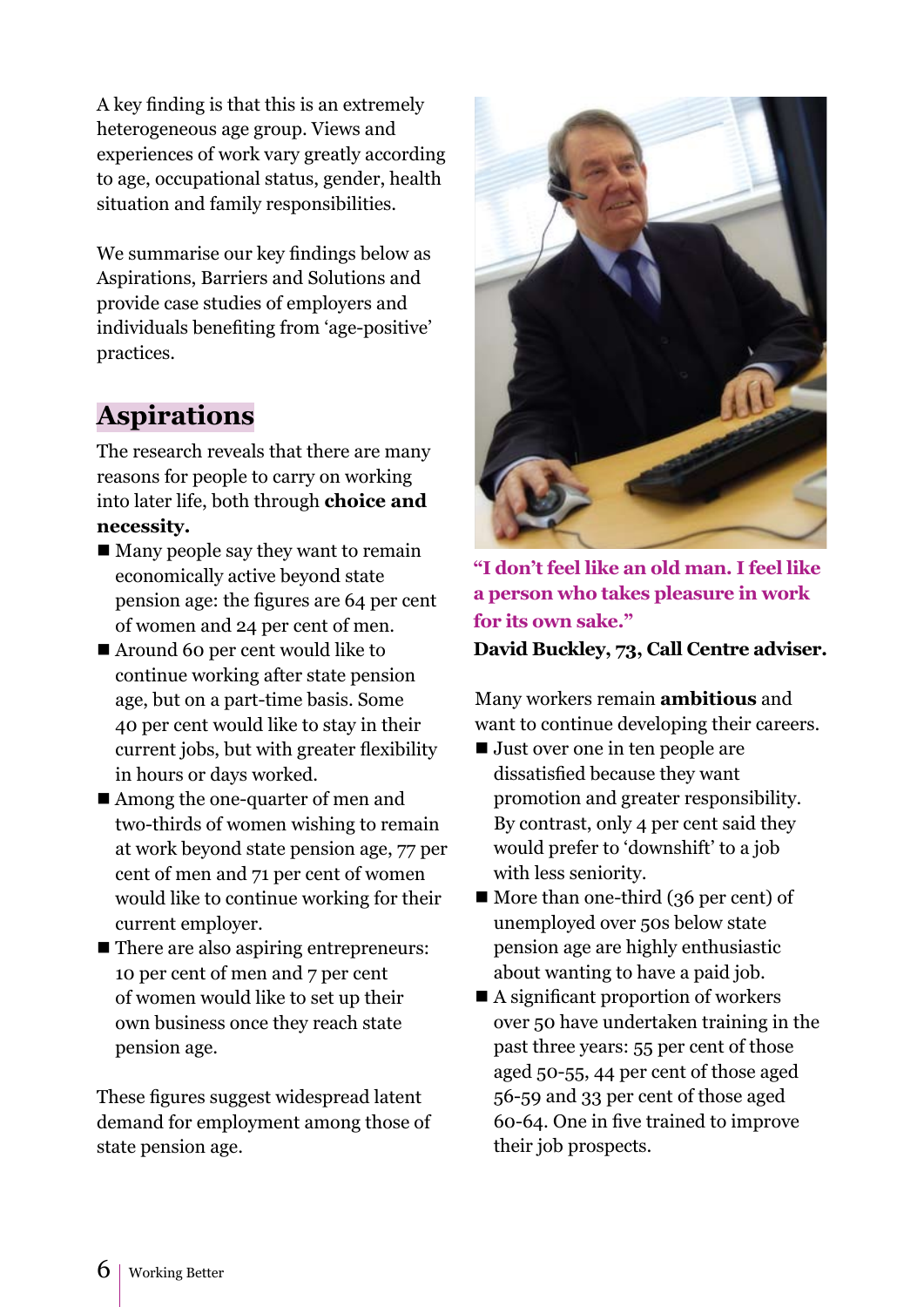Most people (62 per cent) feel they are as **strong physically and mentally** at work as when they were in their 20s and 30s. This varies from 70 per cent of managers and senior officials to 50 per cent of people in skilled trades. This finding contradicts the pervasive and potentially highly damaging stereotype found by the Department for Work and Pensions that 'older people are warmer but less capable than younger people' **(6)**.

A large minority (45 per cent) of those we surveyed are **content** with their jobs. Many older workers speak positively about their experiences at work, with three-quarters saying they work because they enjoy their jobs and find them worthwhile and useful.



**"Initially it was a case of 'I need a job'. But I've ended up quite enjoying it. I want to go on till 65 at least."**

**Graham Eggington, 59, technical service engineer.**

Enjoying one's job becomes an increasingly important reason for working as people get older. **Financial necessity** is the most important reason for about half of people aged 50-59, onethird of people aged 60-64, and only one in seven people aged 65-75. Just 9 per cent of people aged 50-55 say **enjoyment** is the main reason for working, but this rises to 27 per cent of people aged 65-plus.

Another important reason for continuing to work appears to be that many people over 50 still have responsibilities for others. Nearly 40 per cent of 50-55 yearolds are caring for children or adults. Financial support for children is another important factor: 25 per cent of over 50s provide financial support for their children, primarily to pay for education. While 50-55 year-olds are most likely to have such financial responsibilities, 9 per cent of 70-75 year-olds are still supporting their children financially.

#### **Barriers**

Poor **health** is one of the main causes of premature retirement. Individuals who feel unable to perform their job as well as they did when younger are significantly more likely to be planning to retire before state pension age, with possibly serious financial implications for their later years. It is significant that one-third of older workers in poor health feel unable to approach their managers to discuss difficulties and request more manageable working arrangements.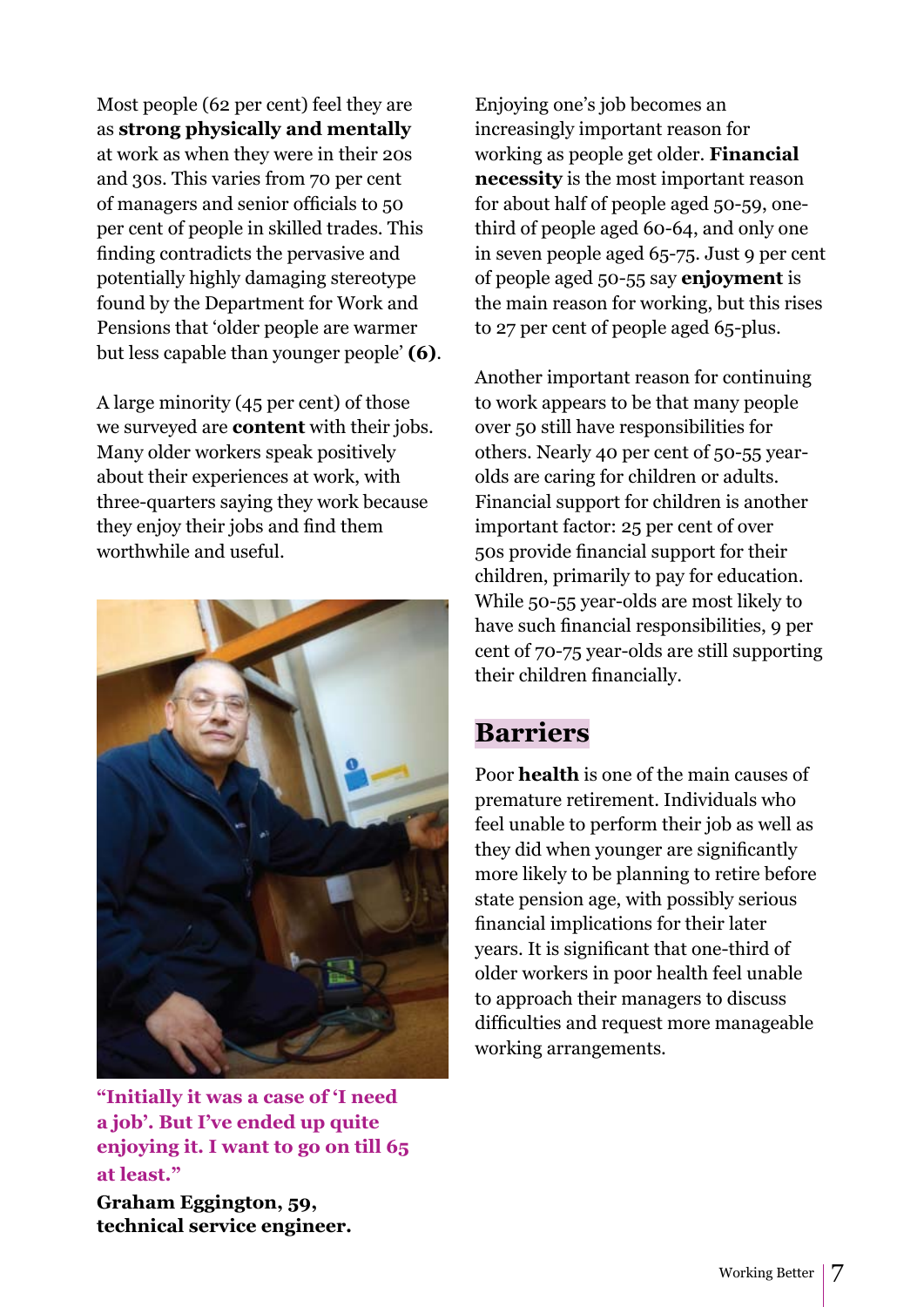More men than women report health problems, but stress impacts on both genders: 42 per cent of men and 36 per cent of women feel frequently under stress, while 38 per cent of men and 26 per cent of women expect to work long hours. Workers who are stressed in their jobs are significantly more likely to be planning to retire early. Stress is also a factor in underemployment and in individuals shifting down in terms of occupation.

Motivations for early retirement vary between occupational groups:

- $\blacksquare$  Professionals are most likely to have interesting jobs, to use their skills to the full and to feel most physically able but they also often feel tired, face high levels of stress and work very long hours. Since they are the group most likely to have occupational pensions, they feel financially able to retire early.
- $\blacksquare$  Manual workers are more likely to say they are physically less able to do their jobs than when they were younger. Low-skilled, low-paid work and poor working conditions can make people decide to retire early, and low-skilled workers in basic jobs stand out as being the occupational group most likely to favour early retirement.

While many people over 50 enjoy their jobs, a majority of 55 per cent say they are not content with some aspects of their working lives. **Flexibility and choice** of hours and location are significant barriers:

- $\blacksquare$  Asked about barriers to their ideal job, half say there are no part- time or flexible jobs available.
- $\blacksquare$  The longer the hours people work, the more likely they are to express dissatisfaction: one in five want more flexibility in their hours and the same proportion want greater flexibility in their working location.
- Twenty-seven per cent would like to change the number of hours they work primarily to work fewer - and 17 per cent would like to be able to work from home.
- $\blacksquare$  Thirty-eight per cent men and 46 per cent women are not aware of the right to request flexible working available to adult carers.
- $\blacksquare$  People in poor health or with a disability are least satisfied with their working hours and flexibility.
- $\blacksquare$  Among the unemployed who want work, 37 per cent of men and 50 per cent of women say they need flexible hours arrangements to enable their transition back into work.
- $\blacksquare$  Eighty-five per cent of people over state pension age say greater availability of part-time or flexible jobs would be the key to getting a job.



**"Flexibility is one of the reasons I stay."** 

**Linda Britton, 57, press operator.**

A majority of 63 per cent of over 50s say the main factor that would enable them to achieve their ideal jobs would be a more **open attitude to recruitment** among employers:

■ There is concern about employers' negative attitudes - real or perceived towards people over 50. Other recent research shows that men over 50 are at greatest risk of long-term unemployment and need swift, intensive support to avoid becoming 'a lost generation' **(7)**.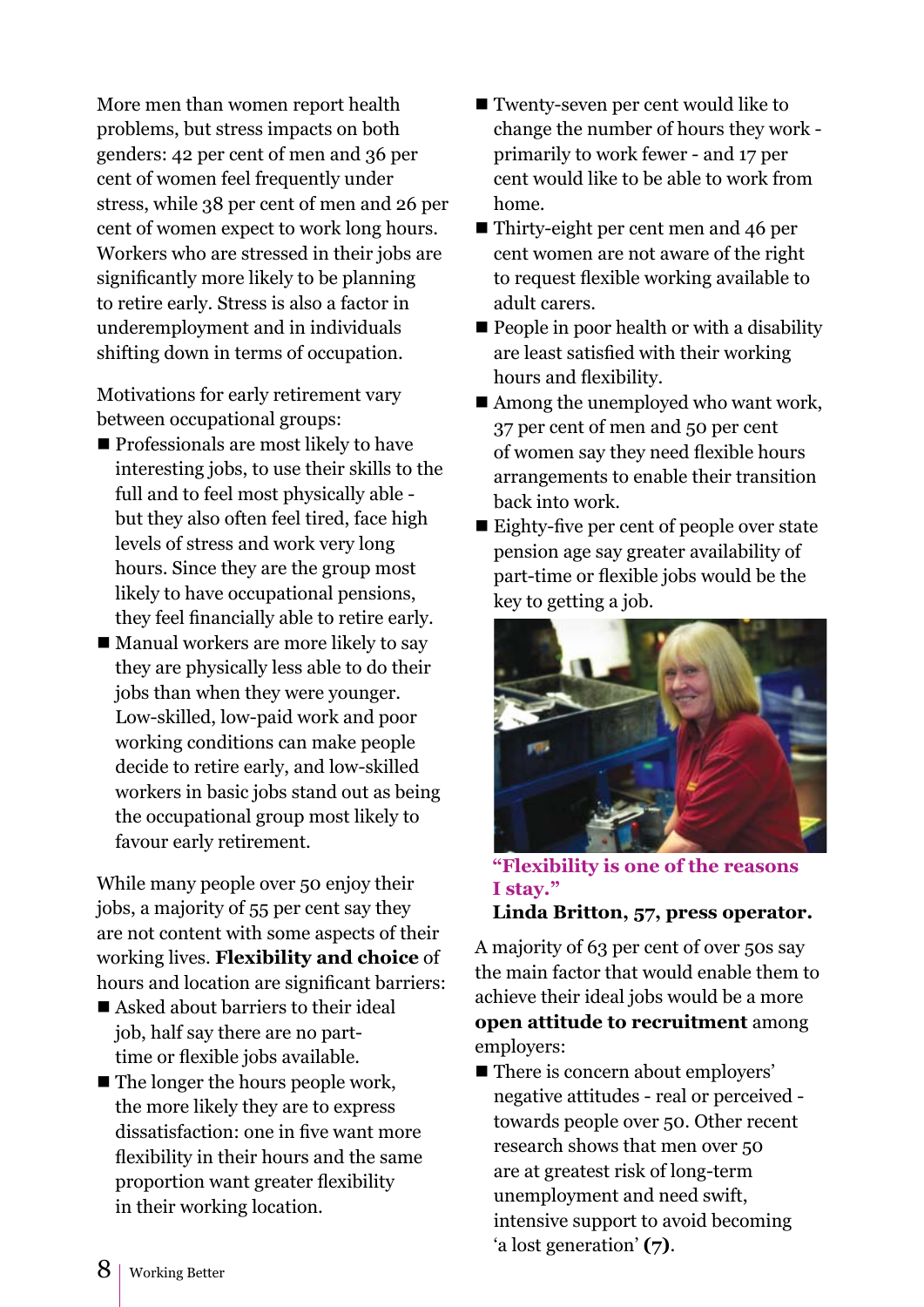- Occupational status affects people's desire for changes in their working lives: 39 per cent of those employed in lowskilled basic jobs say they would ideally like to change their jobs.
- $\blacksquare$  People have two worries about changing jobs: fear of rejection by employers, and concern about the financial implications - for example of retraining - in the run-up to retirement.
- $\blacksquare$  Seventy-nine per cent of retired people say more openness by employers to recruiting older workers would help them to get jobs.

Work **dissatisfaction** is most prevalent among those in the run-up to retirement, decreasing among older age groups. A parallel finding is that workers aged 56-59 are the least likely to feel strong enough to perform their jobs as well as when they were younger. Once past 60, the proportion feeling strong enough to perform their jobs as well, rises.

There are two possible explanations:

- $\blacksquare$  Either older workers are successfully negotiating their preferred terms and conditions with employers, or moving into more 'ideal' jobs.
- $\blacksquare$  Or those who are less satisfied and/or less robust health-wise are leaving the labour market prematurely, increasing the proportion of those left behind who regard their jobs as ideal. The latter scenario appears more likely, but both possibilities highlight the importance of ensuring that older workers are able to secure the jobs and conditions they want and need in order for working lives to be successfully extended.

#### **Solutions**

Tackling barriers to the employment of older people requires taking action on a number of fronts: the quality and flexibility of jobs; occupational health; retirement and pension policies; and attitudes and assumptions about the older generation. This will mean collaboration between government, employers, trade unions, occupational health experts and others.

Many older people are keen to carry on working or to embark on new careers, but they often face obstacles caused by stereotyping, inflexibility or simple lack of imagination about how work could be organised differently. The challenge is to find ways to remove these barriers and promote a less ageist society. This needs a coalition led by government with employer organisations, trade unions and other key stakeholders.

Countries such as Australia and Finland, with their rapidly ageing workforces, offer promising examples. The Finnish National Programme for Ageing Workers brought together government and social partners in initiatives including: help for businesses and age-management training for managers, flexible retirement, health support for older workers, combating ageist attitudes, and incentives such as higher state pensions for those choosing to keep working **(8)**.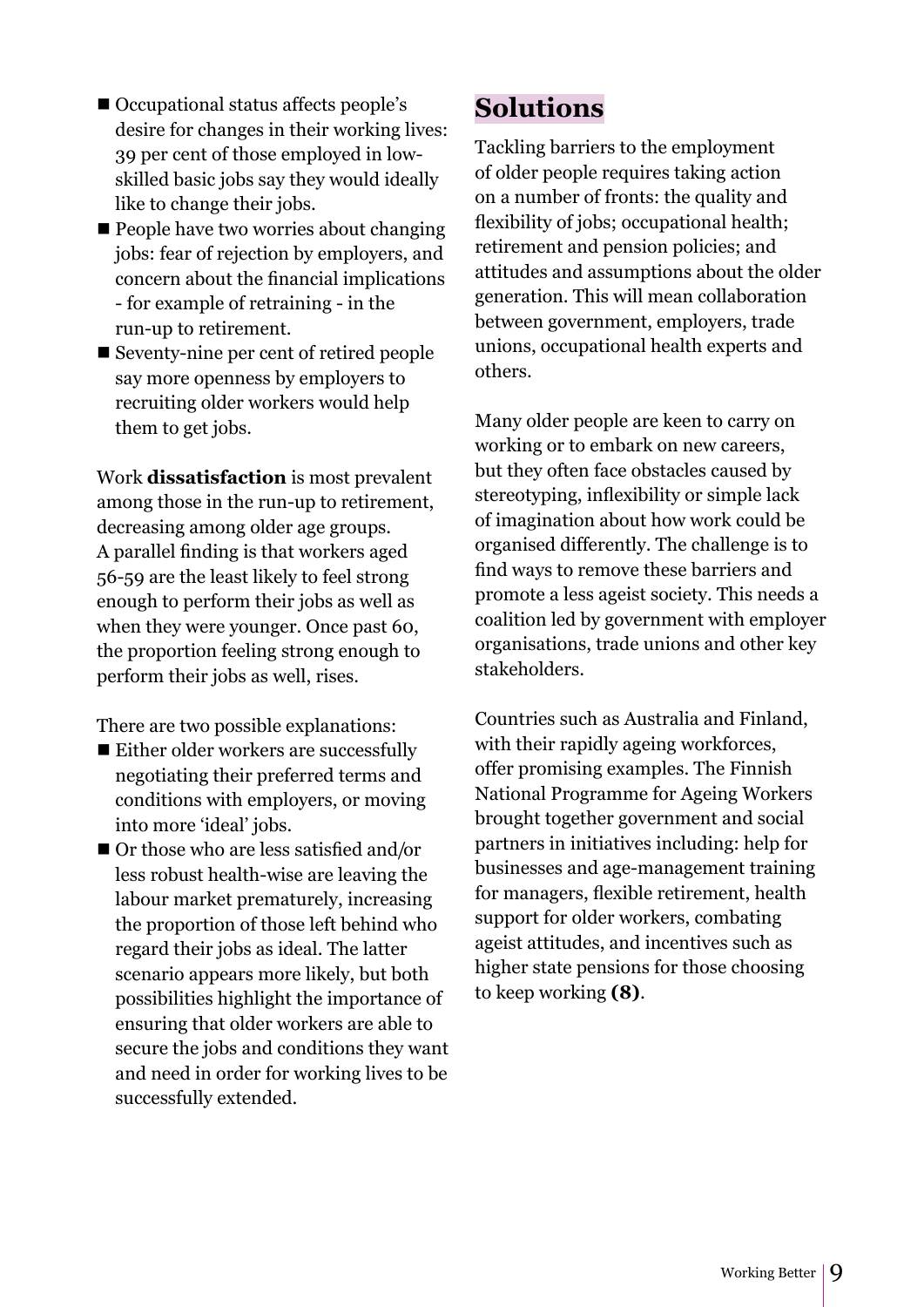#### **Recommendations**

■ Removal of the default retirement **age (DRA). This would be a first step in ending retirement discrimination on the grounds of age and encouraging cultural change. By removing the 'safety net' for employers, it would encourage more radical approaches to issues such as flexibility, handling performance of workers of all ages, and improving occupational health through ergonomic and other reforms.**

#### **Retirement choices**

We recognise the importance of choice and individual preference over whether to continue working and when to retire. It is also important to ensure that all older people, regardless of background, have the resources and information necessary to exercise real, not constrained, choice and to have some degree of control over their future.

There is currently an imbalance in choices in later life, according to professional status and gender. Opportunities to work from home, for example, are greater for men, the well educated and those working in higher professional and managerial occupations. Professionals and managers are most likely to experience long hours and stress - but they also appear to be in a stronger position to negotiate flexibility in their working hours or location than people in manual or administrative jobs.

Policy-makers need to consider the implications for the long-term health of older people who may be forced to continue working to avoid poverty.

Our survey found many older retired people, especially women, were struggling financially to meet their needs - 24 per cent of men and 37 per cent of women had incomes which were less than adequate with 20 per cent of women and 6 per cent of men claiming that their income is completely inadequate to meet their needs.

Policy-makers should also consider the implications for the loss of skills essential to national competitiveness in the case of better-qualified people who can afford to choose to retire early.



There are many ways to keep older people involved in economic activity. More affluent professionals increasingly seek fulfilment in their retirement, which might incorporate part-time work such as mentoring younger people. For people in manual occupations, retirement may be a relief from physical exertion or a means to cope with declining health; for them, any extension of working life is likely to have to combine financial reward with job change or redesign and health interventions.

**"Older advisers not only have good attendance records and can mentor younger colleagues, but also empathise with customers." Tracy Burrell, HR manager.**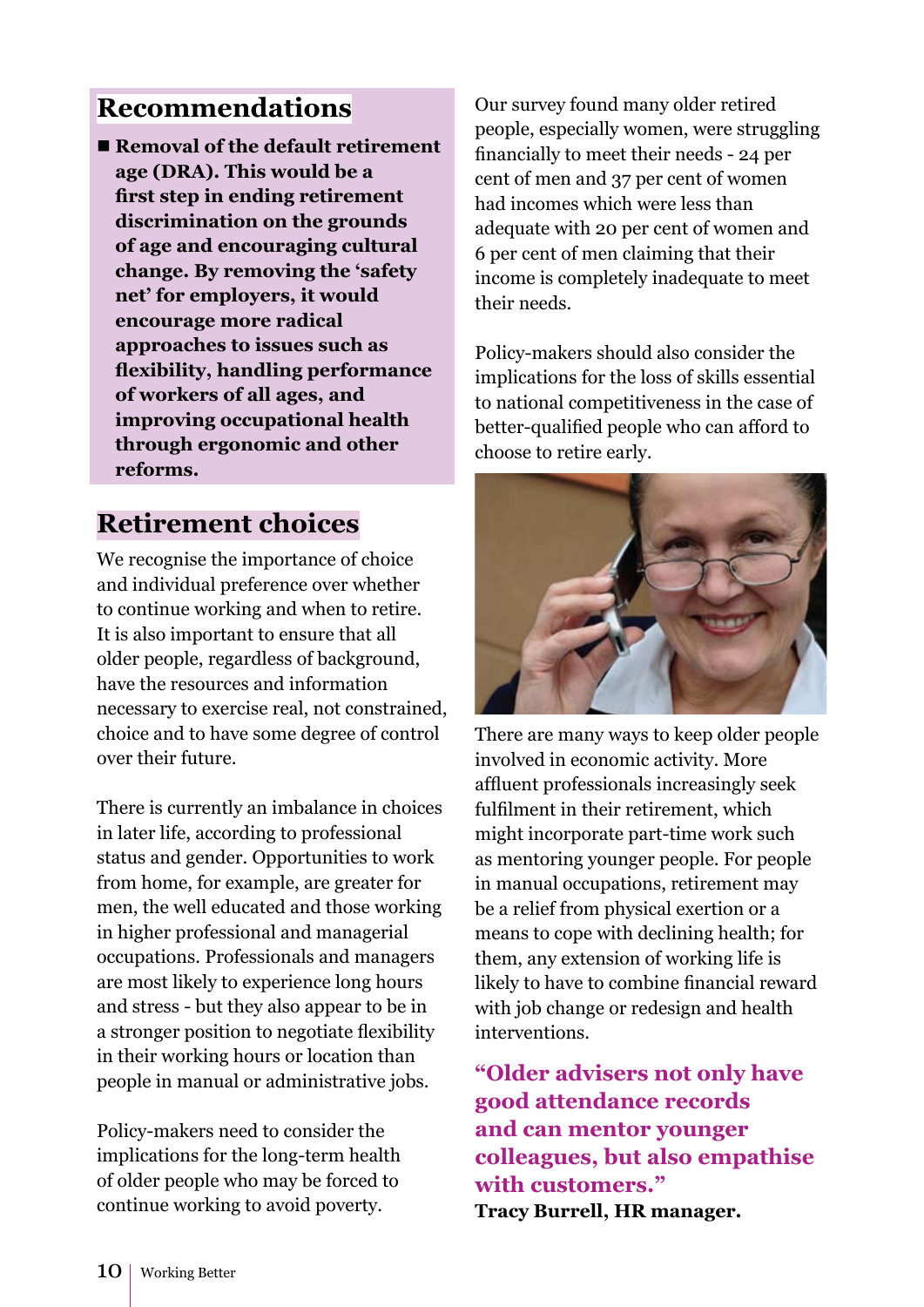#### **Workplace-based solutions are**

**critical.** A large number of older people would like to carry on working; this requires more supportive policies and practices from employers. Employers with experience of employing mature workers say they offer knowledge and experience as well as loyalty, maturity, productivity, reliability and empathy with the growing population of mature customers. Yet approaches to retaining older employees, where they exist at all, often tend to be piecemeal rather than comprehensive.

#### **Recommendations**

- Government should consider **incentives for employers that offer flexibility for all, with a particular emphasis on greater adaptability on hours and/or location of work for over 50s.**
- Government should consider **funding the provision of agemanagement and flexibility training for managers.**
- The right to request flexible **working should be extended to everyone.**

Rigid work patterns - with fixed daily hours five days a week - reflect working routines from a time gone by, based on a workforce of working dads with stay-athome wives. Today's workforce is more female, more ethnically diverse, and older. Rapid demographic change and the globalised economy are fuelling demand for longer, more productive working spans and individuals' need for work options that are sustainable through these longer working lives.

Many older people are keen to work beyond retirement, but they clearly want to do so in a different way. Research points to flexibility - including phased retirement and working from home - as the key to extending working life.

However, the evidence suggests that few employers have yet considered innovative work redesign to retain the knowledge and skills of older people. It is telling that 60 per cent of self-employed people over 50 say they are in their ideal job compared with only 42 per cent of employed workers, and that 82 per cent of the selfemployed say their situation gives them more control over their hours of work.

The benefits of greater flexibility would include:

- **Higher-quality work:** Much of the increase in employment among the over 50s since the start of the century has been in low-paid, low-quality jobs with limited prospects. Flexible hours and location, work redesign and internal redeployment to roles such as training and mentoring would enable people to stay in higher-quality jobs rather than becoming marginalised in work that is well below the level of their skills and experience.
- **Health:** Modifying workplace arrangements could help to retain less healthy workers of all ages in the labour market and prevent further deterioration in their health. Adapting work schedules, hours and workload would particularly help, as would greater opportunities to work from home. Older workers with poor health often do not feel able to approach their manager to discuss difficulties and request alternative arrangements. A workplace advocate, in the form of a union or staff representative, would be particularly helpful to negotiate mutually acceptable solutions to health problems which may be very personal.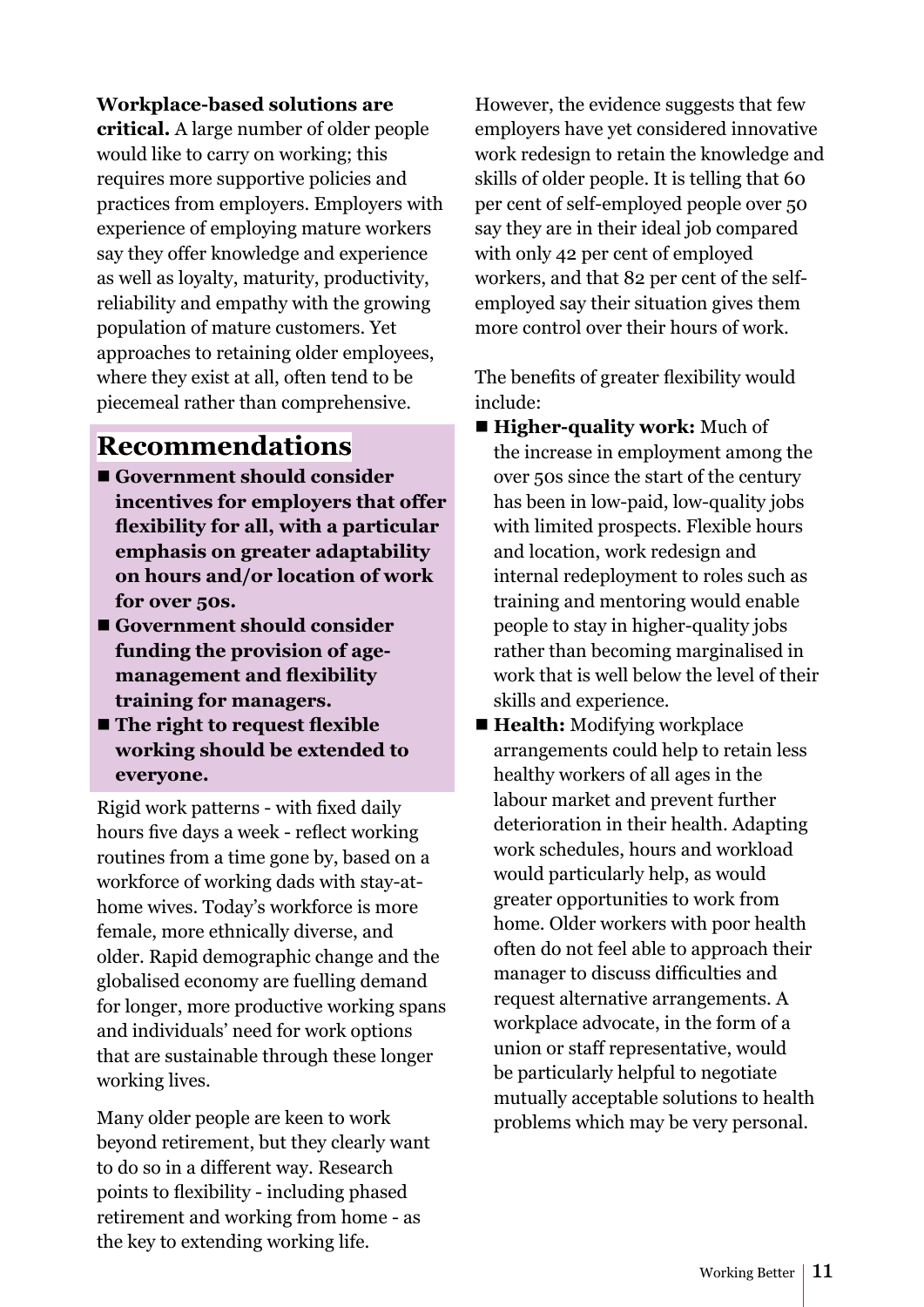# Case study

#### **Domestic & General: recruiting all ages**

David Buckley was made redundant at 60 as sales manager for a textile company and spent nine months on Job Seeker's Allowance, facing rejection after rejection from employers.



#### **David Buckley, 73, Call Centre adviser.**

"Nobody wanted a 60 year-old until Domestic & General came along," he says. He was hired as one of the first 20 employees at the company's new Call Centre in Nottingham in 1997 and has worked there ever since.

Now 73, he is the outbound call handler for the heating team, telephoning customers who need advice and taking 'brickbats and compliments'. He says younger colleagues approach him for assistance because of his experience. "I don't feel like an old man. I feel like a person who takes pleasure in work for its own sake."

The company, which provides warranty protection for domestic appliances and heating systems, operates 'age-positive' strategies to attract and keep older workers for their experience, reliability and loyalty.

It targets specific media to attract a wide age range, for example using radio stations aimed at older listeners. Other strategies include: telephone interviews to avoid bias at the first stage of hiring; tailored induction, with extra support in areas such as IT skills; career progression workshops; and flexible work arrangements available to all.

The company has no mandatory retirement age, and Buckley opted to continue working when he reached 65. "I like to feel that I'm part of working life, rather than vegetating. The financial motivation was tremendously important when I was 60. Now the money and having a reason to stay alive are equally important."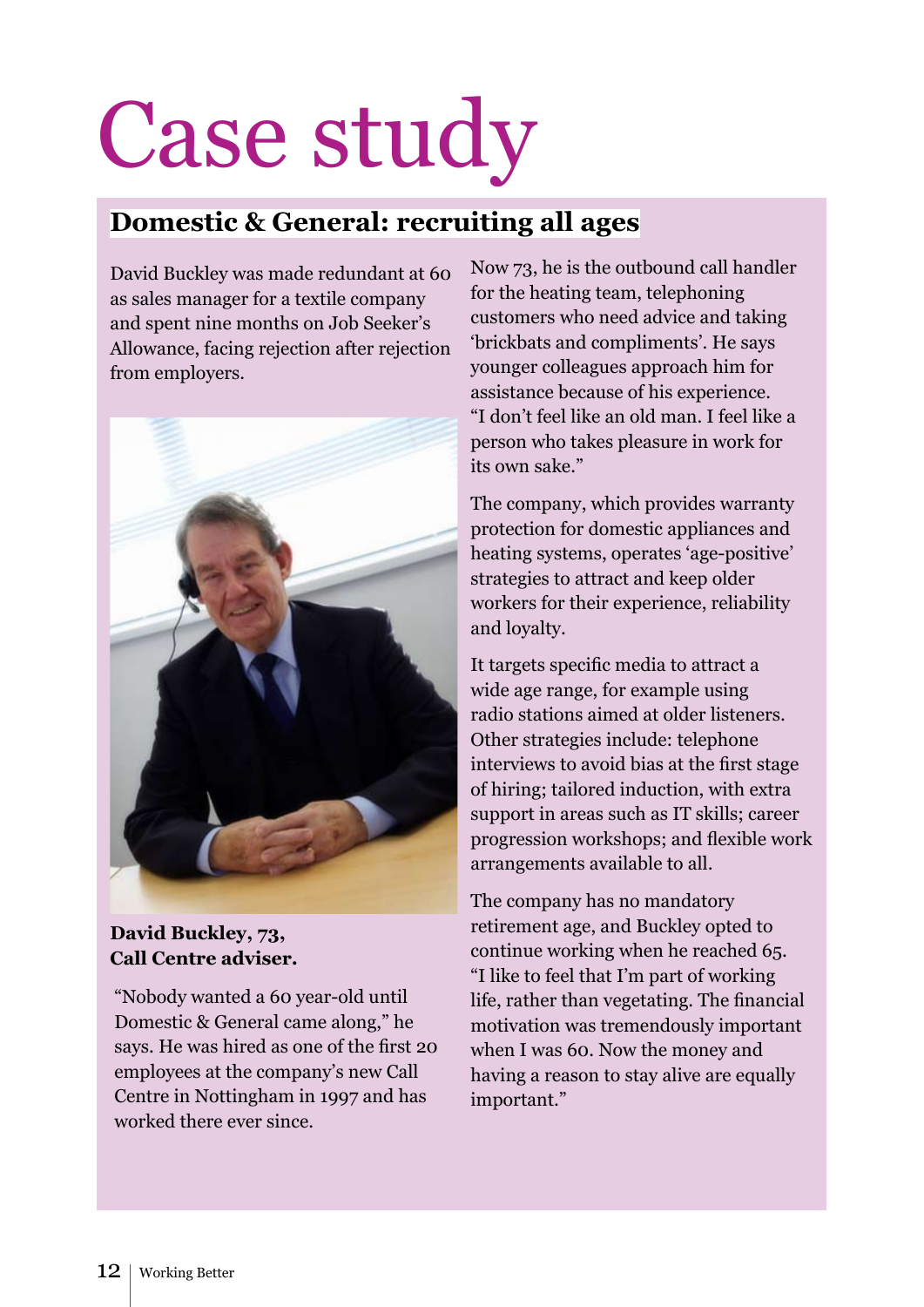Domestic & General employs more than 700 people aged 16 to over 70 in Nottingham. Tracy Burrell, human resources manager, says that "Older advisers not only have good attendance records and can mentor younger colleagues, but also empathise with customers."

Call Centre agents of all ages can be trained up to management level. "Call Centres are not about short term work and a 'stop gap' while someone is looking at another career. There are opportunities to get on and progress just as there are in other sectors."

#### **Recommendation:**

#### ■ Better training and career **development for over 50s.**

Hand-in-hand with more focus on recruiting older workers goes the need for quality training and career development.

Evidence from our Just Ageing? research with Help the Aged and Age Concern (Age UK from Spring 2010) suggests that people who change jobs as well as those who have been in continuous employment during their careers are more likely to be working longer **(9)**.

Our research shows that individuals would benefit from opportunities and financial support to undertake training in preparation for career change, particularly if their jobs involve challenging physical work.

There is a need for more information and advice on lifelong learning, career alternatives, training requirements, grants, and courses. The type of lowcost training offered by Jobcentre Plus, however, is often unsuitable for older workers, particularly managers, professionals and other more skilled unemployed as it is too generic and lowlevel. Providing more targeted assistance is a challenge that must be met. Just under half (47 per cent) of the older workers who are in less than ideal jobs say that more affordable training might help them to secure the jobs or employment conditions they need or prefer.

Professional advice and guidance would be welcomed by 40 per cent of those who wish to change some aspect of their jobs. One-quarter feel that a job broker or job agency might help.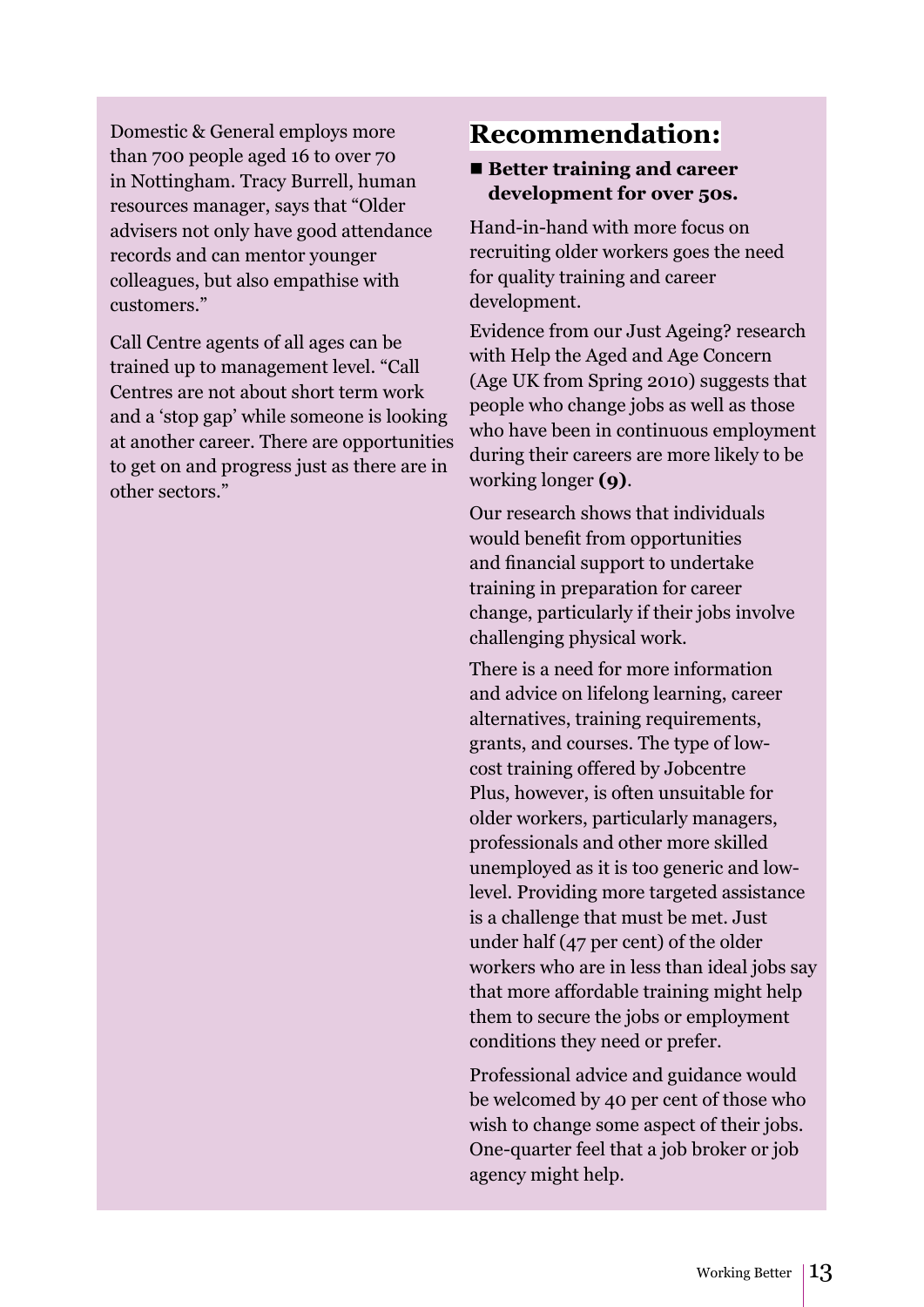## Case study

#### **Centrica: New careers at 50-plus**

Keith Adams, a recruitment manager for Centrica in southern England, has seen people from a wider range of backgrounds apply for apprenticeships since the energy company lifted its cap on people over 25 in line with the Employment Equality (Age) Regulations 2006.

"We've even had a stockbroker who said he'd always wanted to work with his hands," says Adams. As a recruiter, Adams undertook the company's Age Awareness online training, which provided 'eye-opening facts' about the ageing workforce and the need to recruit all ages to avoid future skills shortages. "I could see the benefits of a bigger talent pool – we've got quite affluent areas in London and the South East where we struggle to get apprentices."

When candidates apply, the recruiters are not allowed to know their age. Candidates are initially screened according to how they score in an online test. In their online applications, they only give details of their last few jobs, so the recruiters cannot guess their age.

"I think the older generation have got just as much or more to offer as the younger generation," says Adams. "Older candidates are tending to look at this as a career and they want to serve out their time. We invest a lot of time and money in training. It's worth it for the right person, even if they are only going to work for a few years."

In addition to the e-learning programme for managers and employees, the company offers lifelong training, flexible working, a carers' network, and a healthy ageing programme.

**"An age diverse workforce can better reflect your customer base and leads to innovation in products and services."**

"Companies investing in competent people of all ages and developing them will be fittest to emerge from the current economic climate," says Melanie Flogdell, Head of HR Policy.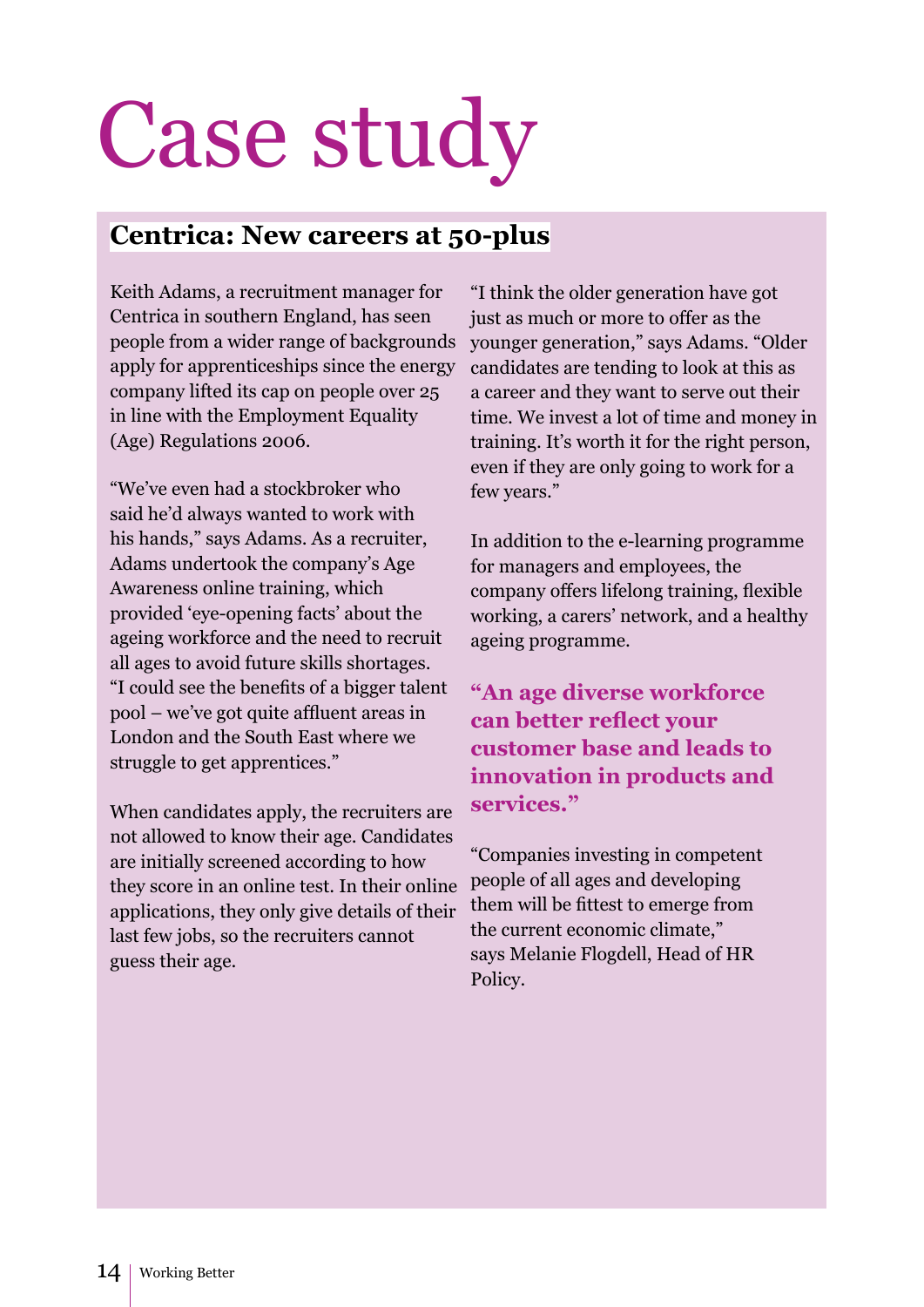Graham Egginton, 59, started an apprenticeship just before his 57th birthday. Now working as a technical service engineer in the Wolverhampton area, he became apprenticed after 14 months of unemployment that followed the liquidation of the machinery business where he previously worked.



**Graham Eggington, 59, technical service engineer.** 

"Age is still a barrier, even though it's not supposed to be," he says. "But age has not been a barrier whatsoever since I came to Centrica."

He has had some health problems, which prolonged his apprenticeship, and says Centrica helped him through these. "They've offered advice. They know the situation and they've always said, 'if you've got any problems, give us a ring'. I've sorted most of the problems out myself."

His younger colleagues have also helped him learn new things. "Initially it was a case of 'I need a job'. But I've ended up quite enjoying it. I want to go on until 65 at least."

#### **Recommendation:**

#### ■ **Comprehensive health programmes.**

Employers, business groups and government should work with occupational health experts to ensure older workers have access to programmes to promote wellbeing and to provide early warning of ergonomic adjustments needed to enable people to continue working.

Employers should also monitor stress and long hours working and obtain expert assistance in ensuring well-managed work flows and tasks.

These measures will benefit the whole workforce but will be particularly beneficial in preventing early retirement of professionals and managers who are most likely to experience high stress and long hours.

#### **Recommendation:**

#### ■ Media campaign on age and work.

The recommendations above should be supported by a media campaign, sponsored by government and employers and supported by the Commission, to tackle ageism in society and to promote age-positive recruitment and employment.

The campaign could feature individuals and employers speaking about the benefits of having a workforce of all ages, including those past current retirement age, highlight key findings from our own and others' research, and provide links to guidance for employers and employees.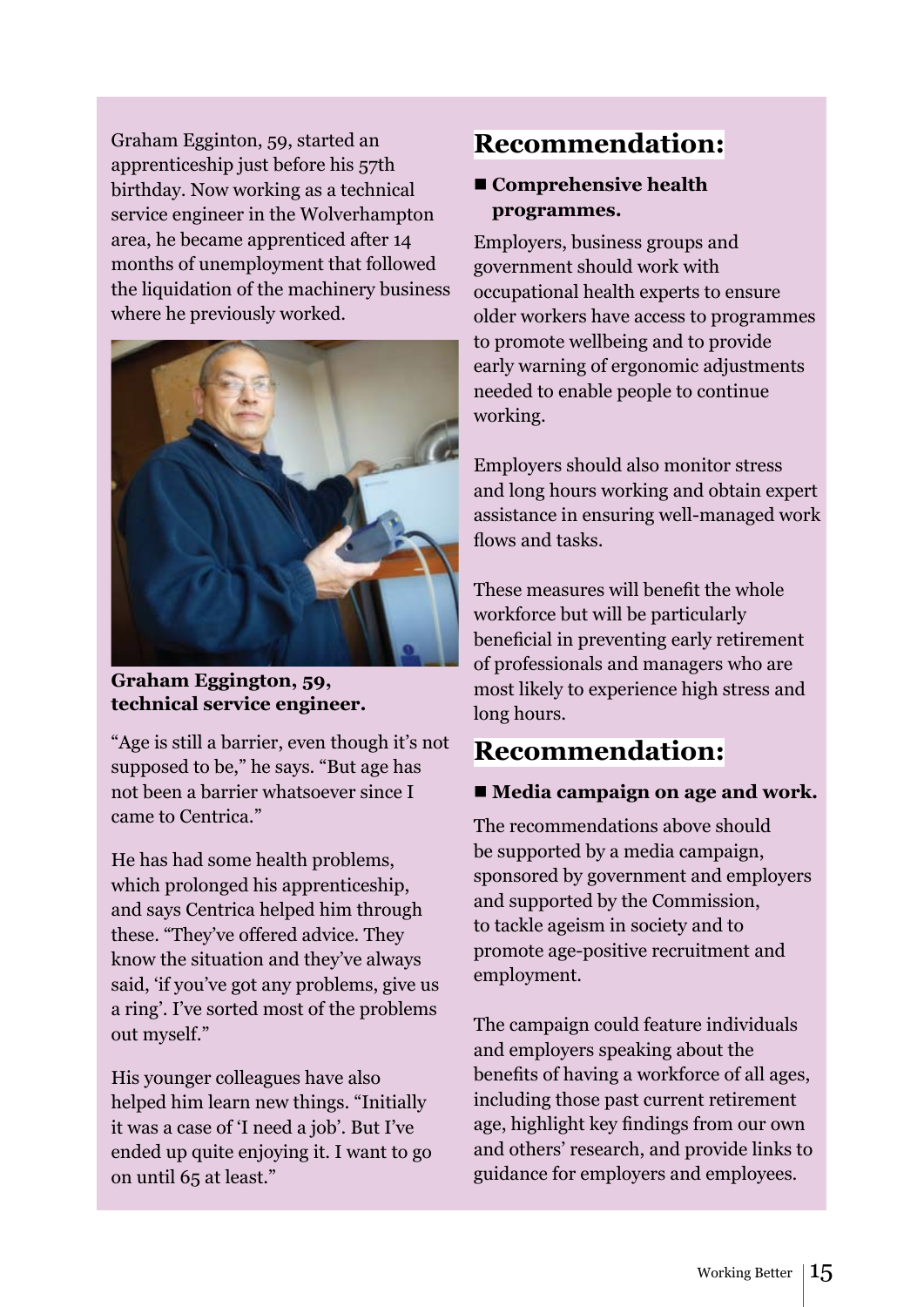## Case study

#### **West Bromwich Tool and Engineering Company: Flexible employer is a reason to stay**

Linda Britton, 57, is a press operator at West Bromwich Tool and Engineering Company, which makes parts for the car industry. Her normal shift is 2pm to 10pm but she sometimes needs time off at short notice to provide emergency childcare for one or more of her 17 grandchildren.

"If I need to change my hours for some reason, they've let me do that, and I make up the day at another time," she says. "A couple of weeks ago, I had to help with my grandson. I rang them up in the morning and they let me have the day off. If they need me to help them out at other times, I come in if I'm able to."

She has been with the Midlands engineering company for 14 years. "I've worked quite a few places and this has been the best one for flexibility and helping you out. It's one of the reasons why I stay."



**Linda Britton, 57, press operator.**

#### **Recommendation:**

#### ■ Overhaul recruitment practices **to ensure people of all ages are recruited.**

Most of the efforts currently made by employers focus on retaining over 50s. Few organisations have thoroughly examined the business case for attracting older workers or changed their recruitment practices to enable 'age neutral' recruitment, as in the Domestic & General case study on page 12.

Our research found that nearly threequarters of unemployed people over state pension age say they would be better able to find work 'if employers would recruit people my age'.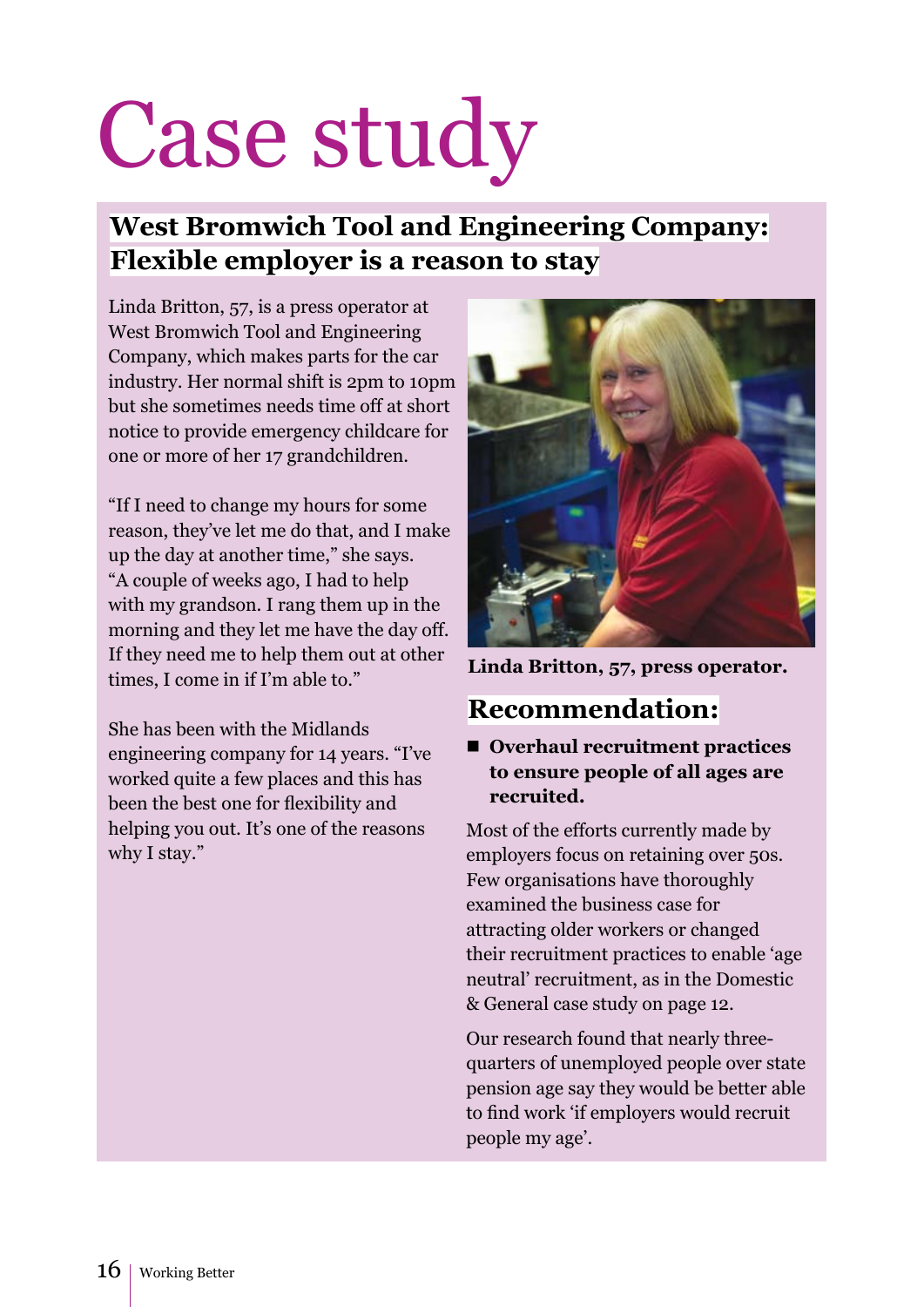#### **Conclusion**

We need a wholesale re-evaluation by society of ageing as something that starts at birth, not arbitrarily at 50, 55 or 60. Our recommendations are designed to dispatch stereotypes about older people and open new horizons for the over 50s by enabling them to enjoy both quality jobs and quality lives. The successful extension of working life will depend on employment being both an attractive and a healthy option for people throughout their life cycle, including the later years.

#### **Endnotes**

- **1** Office for National Statistics, http://www.statistics.gov.uk/cci/nugget.asp?ID=168
- **2** HM Government (2009) Building a society for all ages.
- **3** Autumn Employee Outlook survey, November 2009, Chartered Institute of Personnel and Development.
- **4** 50+ men face premature end to working lives, http://www.ageconcern.org.uk/ AgeConcern/50-men-work-end-021209.asp
- **5** Smeaton, D., Vegeris, S. and Sahin-Dikmen, M, Older workers: employment preferences, barriers and solutions (EHRC Research Report no. 43, 2010).
- **6** Attitudes to age in Britain 2004-2008, DWP.
- **7** 50+ men face premature end to working, http://www.ageconcern.org.uk/ AgeConcern/50-men-work-end-021209.asp
- **8** Managing Age in the Workplace, Alison Maitland, Financial Times, July 2005.
- **9** Bryan, M. (2009) Life-course events and later-life employment: presentation at Just Ageing? Seminar, 28 October 2009.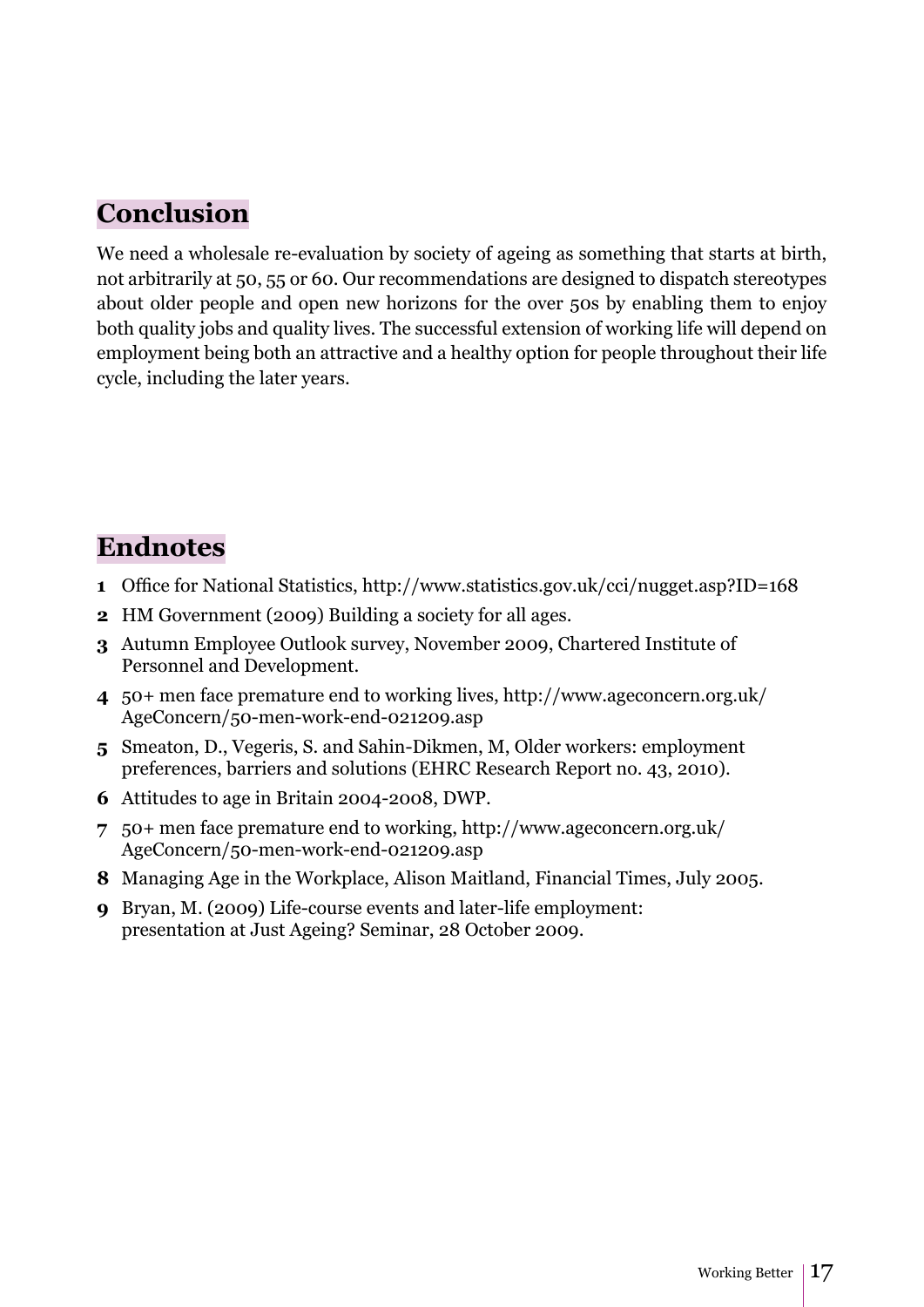### **Contacts**

#### **England**

Equality and Human Rights Commission Helpline FREEPOST RRLL-GHUX-CTRX Arndale House, The Arndale Centre, Manchester M4 3AQ

Main number: 0845 604 6610 Textphone: 0845 604 6620 Fax: 0845 604 6630

#### **Scotland**

Equality and Human Rights Commission Helpline FREEPOST RSAB-YJEJ-EXUJ The Optima Building, 58 Robertson Street, Glasgow G2 8DU

|            | Main number: 0845 604 5510 |
|------------|----------------------------|
| Textphone: | 0845 604 5520              |
| Fax:       | 0845 604 5530              |

#### **Wales**

Equality and Human Rights Commission Helpline FREEPOST RRLR-UEYB-UYZL 3rd Floor, 3 Callaghan Square, Cardiff CF10 5BT

|            | Main number: 0845 604 8810 |
|------------|----------------------------|
| Textphone: | 0845 604 8820              |
| Fax:       | 0845 604 8830              |

#### **Helpline opening times:**

Monday to Friday 8am–6pm.

Calls from BT landlines are charged at local rates, but calls from mobiles and other providers may vary.

Calls may be monitored for training and quality purposes.

Interpreting service available through Language Line, when you call our helplines.

If you require this publication in an alternative format and/or language please contact the relevant helpline to discuss your needs. All publications are also available to download and order in a variety of formats from our website.

#### **www.equalityhumanrights.com/workingbetter**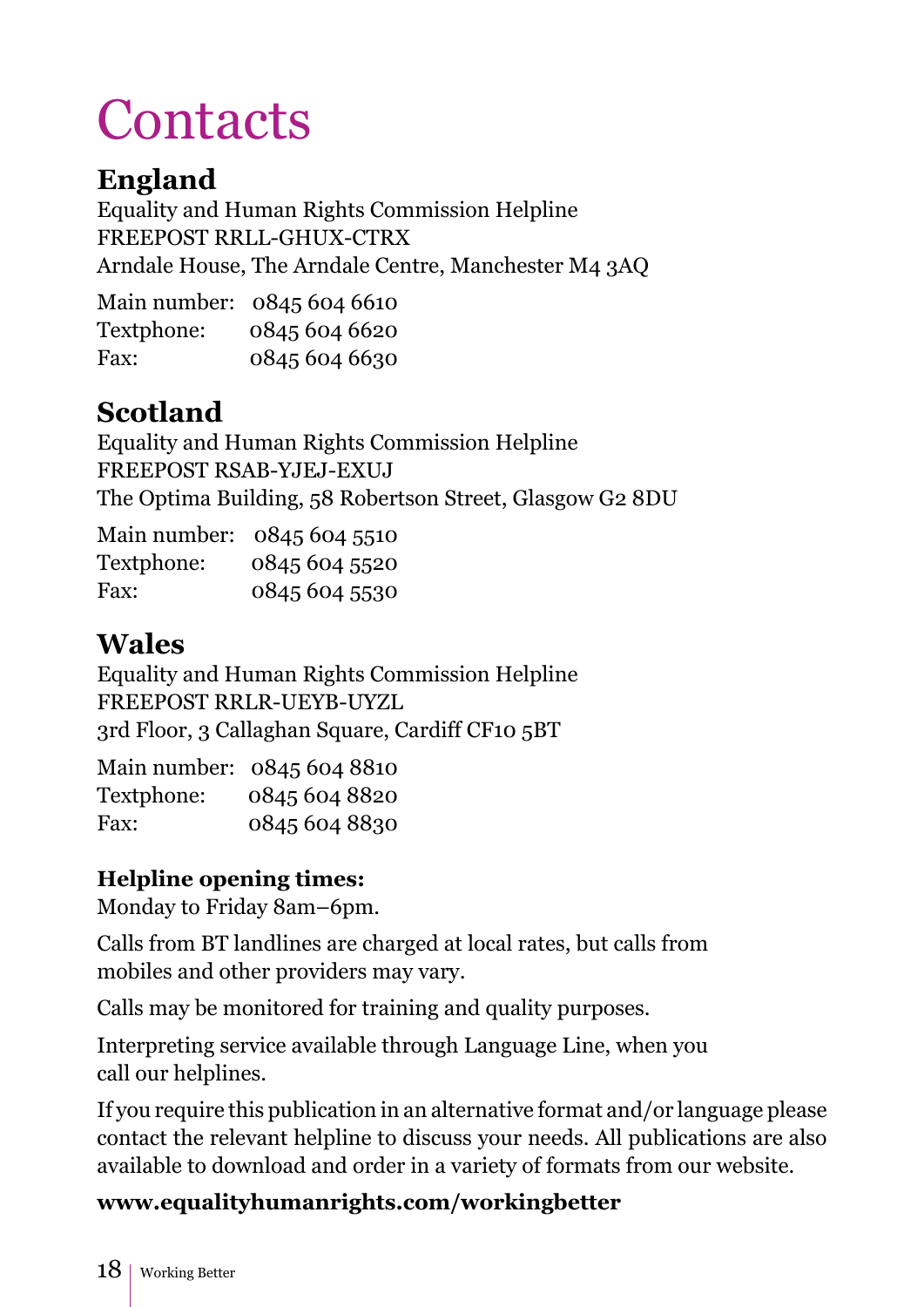**© Equality and Human Rights Commission January 2010 ISBN 978 1 84206 251 7**